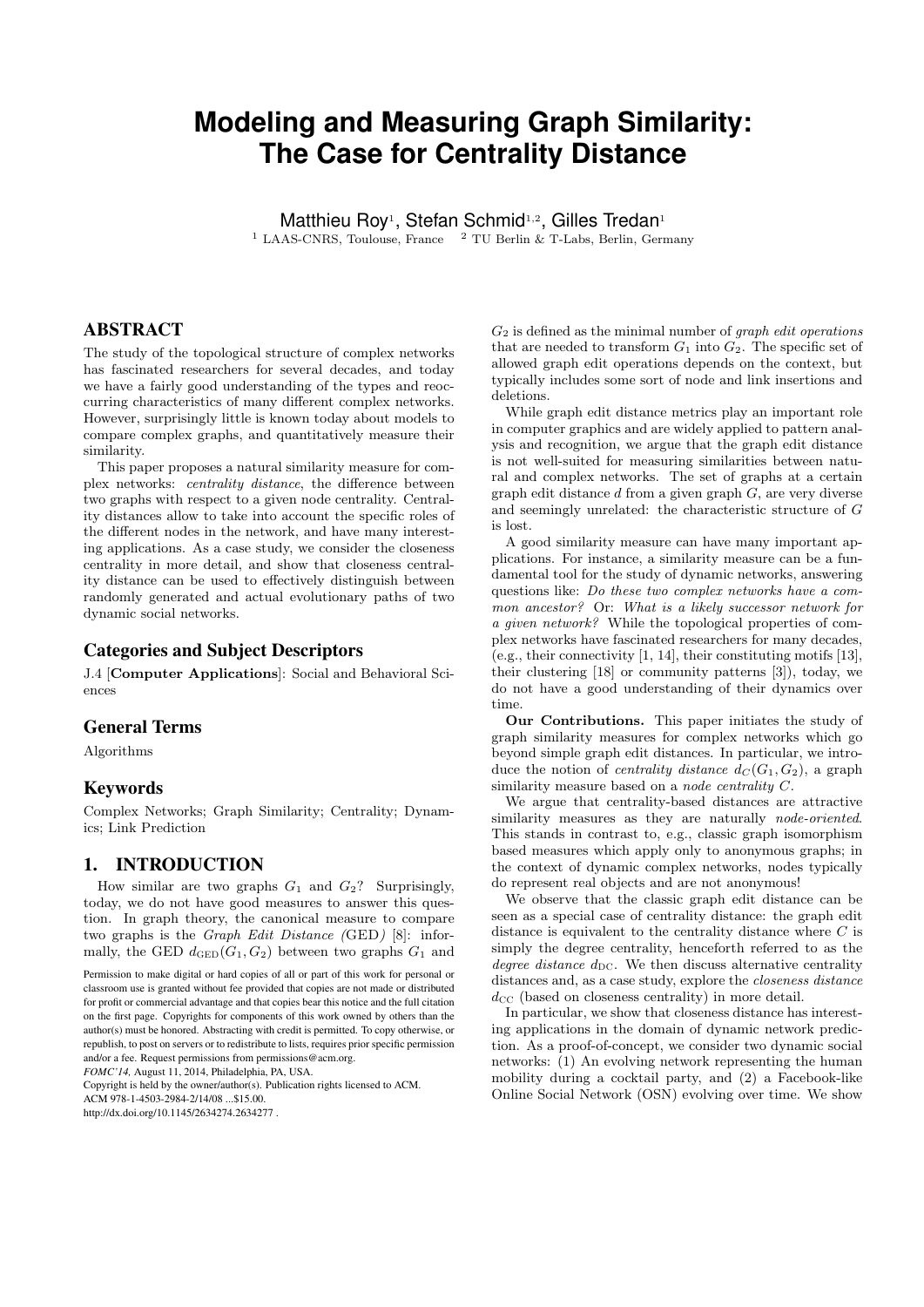that actual evolutionary paths are far from being random from the perspective of closeness centrality distance, in the sense that the distance variation along evolutionary paths is low. This can be exploited to distinguish between fake and actual evolutionary paths with high probability.

Examples. To motivate the need for graph similarity measures, let us consider two simple examples.

Example 1.1 (Local/Global Scenario). We consider three graphs  $G_1$ ,  $G_2$ ,  $G_3$  over five nodes  $\{v_1, v_2, \ldots, v_5\}$ :  $G_1$  is a line, where  $v_i$  and  $v_{i+1}$  are connected in a modulo manner;  $G_2$  is a cycle, i.e.,  $G_1$  with an additional link  $\{v_1, v_5\}$ ; and  $G_3$  is  $G_1$  with an additional  $link\{2,4\}.$ 

In this example, we first observe that  $G_2$  and  $G_3$  have the same graph edit distance to  $G_1: d_{\text{GED}}(G_1, G_2)$  $d_{\text{GED}}(G_1, G_3) = 1$ , as they contain one additional edge. However, in a social network context, one would intuitively expect  $G_3$  to be closer to  $G_1$  than  $G_2$ . For example, in a friendship network a short-range "triadic closure" [10] link may be more likely to emerge than a long-range link: friends of friends may be more likely to become friends themselves in the future. Moreover, more local changes are also expected in mobile environments (e.g., under bounded human mobility and speed). As we will see, the centrality distance concept introduced in this paper can capture such differences.

EXAMPLE 1.2 (EVOLUTION SCENARIO). As a second artificial and very simple example, in this paper we will consider two graphs  $G_1$  and  $G_2$ , where  $G_1$  is a line topology and  $G_2$  is a "shell network", shown in Figure 1. We ask the question: what is the most likely evolutionary path that would lead from the  $G_1$  topology to  $G_2$ ?

Note that the graph edit distance does not provide us with any information about the likely evolutionary paths from  $G_1$  to  $G_2$ , i.e., on the order of the edge insertions: there are many possible orders in which the missing links can be added to  $G_1$ , and these orders do not differ in any way. In reality, however, we often have some expectations on how a graph may have evolved between the two given snapshots  $G_1$  and  $G_2$ . For example, applying the triadic closure principle to our example, we would expect that the missing links are introduced one-by-one, from left to right. A similar evolution may also be predicted by a temporal preferential attachment model [14]: the degree of the most highly connected node is likely to grow further in the future.

The situation may look different in a technological, manplanned network. For example, adding links from left to right only slowly improves the "routing efficiency" of the network: after the addition of  $t$  edges from left to right, the longest shortest path is  $n - t$  hops, for  $t < n - 1$ . A "better" evolution of the network can be obtained by adding links to the middle of the network, reducing the much faster in the beginning: after  $t$  edge insertions, the distance is roughly reduced by a factor  $t$ .

## 2. MODEL AND BACKGROUND

This paper focuses on *named* (a.k.a. labeled) graphs  $G =$  $(V, E)$ : graphs where vertices  $v \in V$  have unique identifiers and are connected via undirected edges  $e \in E$ . We focus on node centralities, centralities assigning "importance values" to nodes  $v \in V$ .

DEFINITION 2.1 (CENTRALITY). A centrality  $C$  is a function  $C: (G, v) \rightarrow \mathbb{R}^+$  that takes a graph  $G = (V, E)$ and a vertex  $v \in V(G)$  and returns a positive value  $C(G, v)$ . The centrality function is defined over all vertices  $V(G)$ of a given graph G. Although we here consider named graphs, we require centrality values of vertices to be independent of the vertex's identifier, i.e., centralities are unchanged by a permutation of identifiers: given any permutation  $\pi$  of  $V(G)$ ,  $\forall v \in V(G)$ ,  $C(\pi(G), \pi(v)) = C(G, v)$ , where  $\pi(G) = (V(G), \{(\pi(v), \pi(v')) : (v, v') \in E(G)\}.$ 

Centralities are a common way to characterize complex networks and their vertices. Frequently studied centralities include the degree centrality (DC), the betweenness centrality (BC) and the *closeness centrality* (CC), among many more. A node is DC-central if it has many edges: the degree centrality is simply the node degree; a node is BC-central if it is on many shortest paths: the betweenness centrality is the number of shortest paths going through the node; and a node is CC-central if it is close to many other nodes: the closeness centrality measures the inverse of the distances to all other nodes. Formally:

- 1. Degree Centrality: For any node  $v \in V(G)$  of a network G, let  $\Gamma(v)$  be the set of neighbors of node v:  $\Gamma(v)$  =  $\{w \in V \text{s.t. } \{v, w\} \in E\}.$  The degree centrality DC of a node  $v \in V$  is defined as:  $DC(G, v) = |\Gamma(v)|$ .
- 2. Betweenness Centrality: For any pair  $(v, w) \in E(G)$ , let  $\sigma(v, w)$  be the total number of different shortest paths between v and w, and let  $\sigma_x(v, w)$  be the number of shortest paths between  $v$  and  $w$  that pass through  $x \in V$ . The betweenness centrality BC of a node  $v \in V$ is defined as: BC(G, v) =  $\sum_{x,w \in V} \sigma_v(x,w) / \sigma(x,w)$ . As a slight variation from the classic definition, we assume that a node is on its own shortest path:  $\forall v, w \in$  $V^2, \sigma_v(v, w) / \sigma(v, w) = 1$ . We adopt the convention:  $\forall v \in V, \sigma_v(v, v) / \sigma(v, v) = 0$ . The reason of this variation will become clear in the next section.
- 3. Closeness Centrality: The closeness centrality CC of a node  $v \in V$  is defined as:  $CC(G, v) = \sum_{w \in V \setminus v} 2^{-d(v,w)}$ .  $w \in V \setminus v \cdot 2^{-d(v,w)}.$

By convention, we define the centrality of a node with no edges to be 0. Moreover, throughout this paper, we will define the graph edit distance between two graphs  $G_1$  and  $G_2$  as the minimum number of operations to transform  $G_1$ into  $G_2$  (or vice versa), where an *operation* is one of the following: link insertion, link removal, node insertion, node removal.

## 3. GRAPH DISTANCES

We now introduce our centrality-based graph similarity measure. We will refer to the set of all possible topologies by  $G$ , and we will sometimes think of  $G$  being a graph itself: the "graph-of-graphs"which connects graphs with graph edit distance 1. Figure 2 illustrates the concept.

DEFINITION 3.1 (CENTRALITY DISTANCE). Given a centrality C, we define the centrality distance  $d_C(G_1, G_2)$ between two neighboring graphs as the component-wise difference:

$$
\forall (G_1, G_2) \in E(\mathcal{G}), d_C(G_1, G_2) = \sum_{v \in V} |C(G_1, v) - C(G_2, v)|.
$$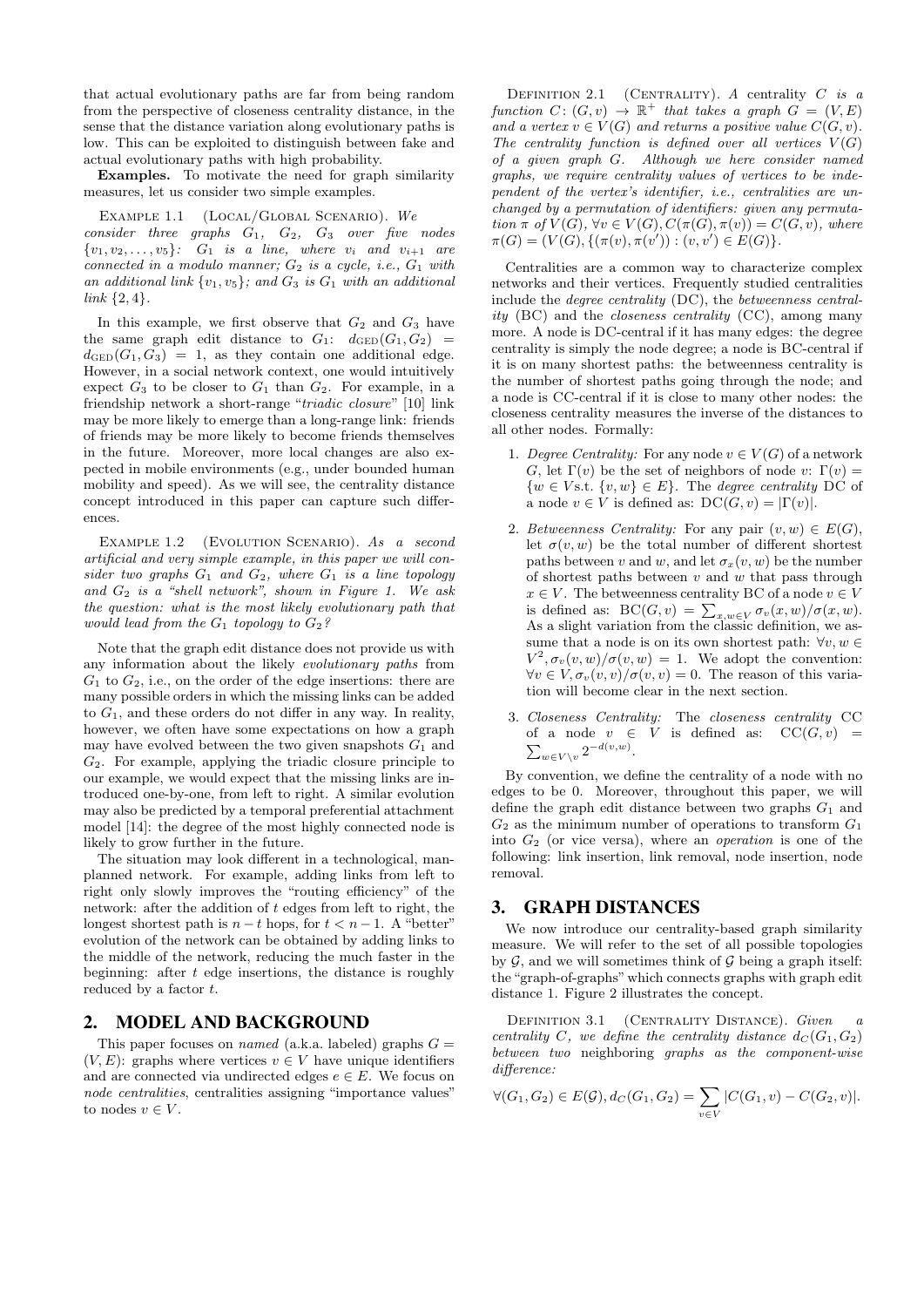

Figure 1: Left: Local/Global Scenario:  $G_1$  is a line graph,  $G_2$  and  $G_3$  are obtained from  $G_1$  by adding a link. *Right:* Evolution Scenario:  $G_1$  describes a line graph,  $G_2$  describes a shell graph.



Figure 2: Left: The graph-of-graph  $G$  connects named networks (represented as stars). Two networks are neighboring iff they differ by a graph edit distance of one. The centrality distance defines a distance for each pair of neighboring graphs. Right: Two possible evolutionary paths from a line graph  $G_1$  to a shell graph  $G_2$ .

This definition extends naturally for non-neighboring graph couples: the distance  $d_C(G_1, G_2)$  between  $G_1$  and  $G_2$ is simply the graph-induced distance.

As we will see, the distance axioms are indeed fulfilled for the major centralities. The resulting structure supports the formal study with existing algorithmic tools. Let us first define the notion of sensitivity.

DEFINITION 3.2 (SENSITIVE CENTRALITY). A centrality  $C$  is sensitive if any single edge modification of any graph G changes the centrality value of at least one node of G. Formally, a centrality  $C$  is sensitive iff

 $\forall G \in \mathcal{G}, \forall e \in E(G), \exists v \in V(G) \text{ s.t. } C(G, v) \neq C(G \setminus \{e\}, v),$ 

where  $G \setminus \{e\}$  is the result of removing edge e from G.

Lemma 3.3. DC, BC and CC are sensitive centralities.

It is easy to see that also other centralities, such as cluster centralities and Page Rank centralities are sensitive. The distance axioms now follow directly from the graph-induced distance.

THEOREM 3.4. For any centrality  $C, d_C$  is a distance on  $G$  iff  $C$  is sensitive.

The centrality distance metric of Definition 3.1 however comes with the drawback that it is expensive to compute. Thus, we propose the following approximate version:

DEFINITION 3.5 (APPROXIMATE CENTRALITY DISTANCE). Given a centrality  $C$ , we define the approximate centrality distance  $\widetilde{d_{C}}(G_1, G_2)$  between any two graphs as the component-wise difference:

$$
\forall (G_1, G_2), \widetilde{d_C}(G_1, G_2) = \sum_{v \in V} |C(G_1, v) - C_2(G_2, v)|.
$$

Note that  $\widetilde{d_C} \leq d_C$  always holds. As we will see, while the approximate distance can be far from the exact one in the worst case, it features some interesting properties.

#### 4. EXAMPLE: CLOSENESS DISTANCE

To illustrate the concepts, we will follow the example of a topological evolution changing a line graph into a shell graph (depicted in Figure 2  $(right)$ ). This figure shows two different paths:  $A$  incrementally connects node  $v_1$  to node  $v_i$  for  $i = 3, \ldots, n$ , whereas path B dichotomically connects  $v_i$  to nodes  $v_n, v_{n/2}, v_{3n/4}, v_{n/4}, v_{7n/8}, v_{5n/8}, \ldots$ 



Figure 3: Evolution of closeness centrality distance  $d_{CC}$  from  $G_L$  to  $G_S$  for  $n = 40$ . Dichotomic and incremental paths are depicted in Figure 2 (right). Both order define a different path in  $G$  from  $G_L$  to  $G_S$ . At each step, the closeness centrality-induced distance between  $G_i$  and  $G_{i-1}$  is computed.

#### 4.1 Degree Distance

As a baseline and for comparison with alternative centralities, we will consider the degree distance  $d_{\text{DC}}(G_1, G_2)$ : the distance between two graphs simply counts the number of different edges. We first make the simple observation that the number of graph edits is equivalent to the differences in the centrality vectors.

OBSERVATION 1. The graph edit distance is equivalent to the degree distance, i.e.,  $d_{\text{GED}} \equiv d_{\text{DC}}$ .

This connection is established by the topological shortest path in the graph-of-graphs  $G$ . Let us consider our example from Figure 2 (*right*): Since all paths from  $G_1$  to  $G_2$  which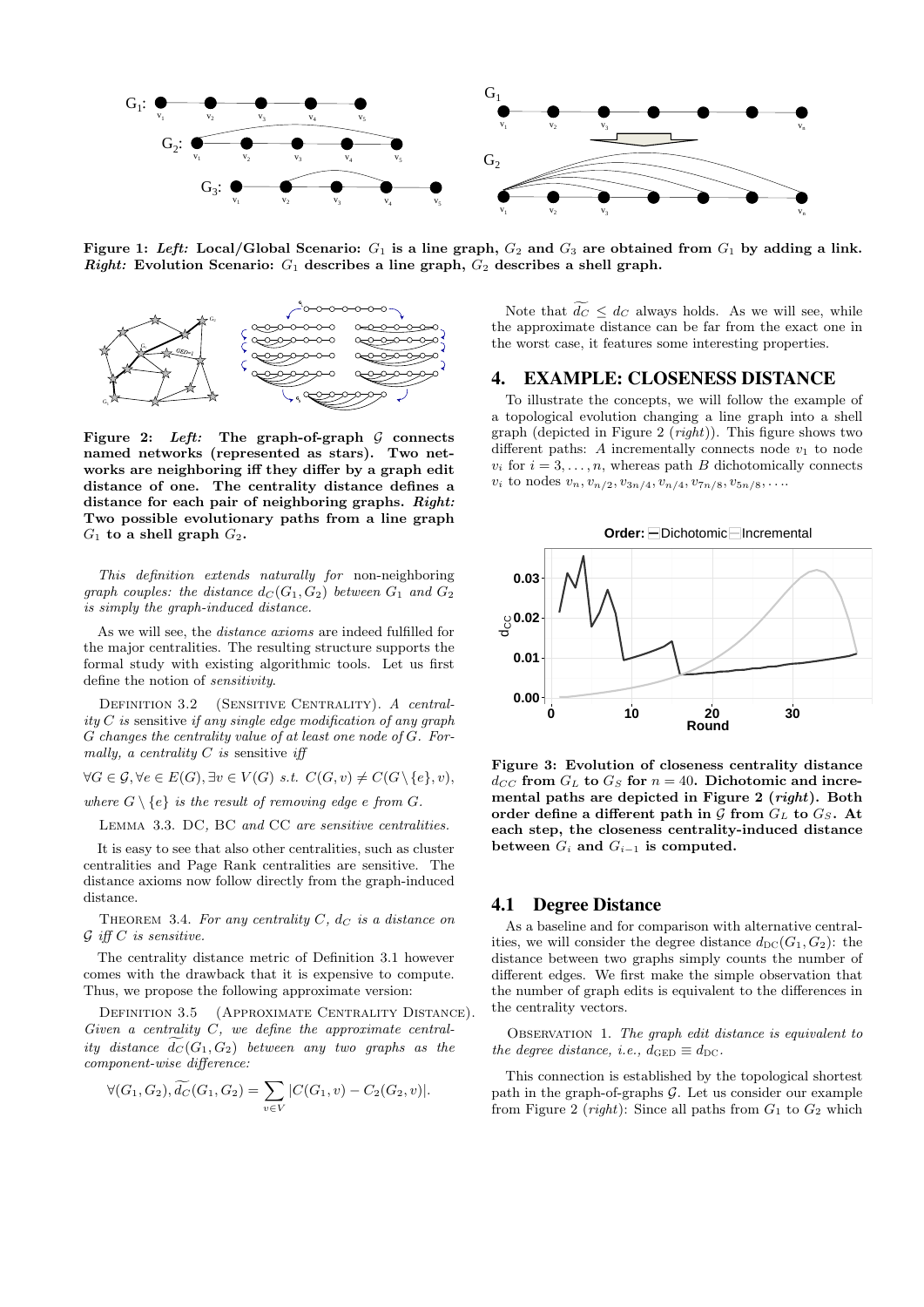do not introduce unnecessary edges have the same cost, the order in which edges are inserted is irrelevant. From a  $d_{\text{GED}}$ perspective the incremental  $(left)$  and the dichotomic  $(\textit{right})$ paths of Figure 2 (right) are equivalent.

We make the following observation:

OBSERVATION 2. The degree distance resp. graph edit distance does not provide much insights into graph evolution paths: essentially all paths have the same costs.

#### 4.2 Closeness Distance

Intuitively, a high closeness distance indicates a large difference in the distances of the graph. The closeness distance  $d_{\rm CC}$  has some interesting properties. For example, the shortest path in the graph-of-graph is connected the the topological shortest path. In particular, if two graphs are related by inclusion, the shortest closeness path is also a topological shortest path, as shown in the following.

THEOREM 4.1. Let  $G_1$  and  $G_2$  two graphs in  $G$  such that  $E(G_1) \subset E(G_2)$ . Then all the topological shortest paths (i.e. paths that only add edges from  $G_1$  to  $G_2$ ) are equivalent for closeness.

The inclusion property is a relevant property in many temporal networks, e.g., where links do not age  $(e.q.$  if an edge denotes that u has ever met/traveled/read v).

To give some intuition of the closeness distance, Figure 4 plots the evolution of the distance terms over time. As we can see, in the dichotomic order, first longer links are added, while the first incremental steps are more or less stable.

The dichotomic path has the larger impact on the dynamic graph's shortest path distances. This indicates that the closeness distance could even be used for "greedy routing", in the sense that efficient topological evolutions can be computed by minimizing the distance to a target topology.

#### 5. EXPERIMENTAL CASE STUDIES

This section studies the power and limitation of closeness distance empirically, in two case studies: the first scenario is based on a data set we collected during a cocktail party and models a human mobility pattern; the second scenario is based on an evolving online social network (OSN) data set which is publicly available.

Datasets. The first case study is based on the SOUK dataset [9]. This dataset captures the social interactions of 45 individuals during a cocktail, see [9] for more details. The dataset consists in 300 discrete timesteps, describing the dynamic interaction graph between the participants, one timesteps every 3 seconds.

The second case study is based on a publicly available dataset FBL [15], capturing all the messages exchanges realized on an online Facebook-like social network between roughly 20k users over 7 months. We discretized the data into a dynamic graph of 187 timesteps representing the daily message exchanges among users. For each of these two graphs series, we compare each graph  $G_t$  with the subsequent one:  $G_a = G_t, G_b = G_{t+1}$ . First, we generate a set S of 200 samples such that  $\forall G_2 \in S, d_{\text{GED}}(G_a, G_2)$  $d_{\text{GED}}(G_a, G_b)$ . Then we compare the centrality induced distance  $d_C$  from  $G_a$  to the samples of S against  $d_C(G_a, G_b)$ .

Methodology. We study the question whether centrality distances could be used to predict the evolution of a temporally evolving network. To this end, we introduce a simple methodology: We take a graph  $G_1$  and a



Figure 4: Illustration of our methodology: Given an initial graph  $G_1$ , graphs  $G_i$  at a given graph edit distance  $d_{\text{GED}} = R$  are generated uniformly at random. The actual later graph observed in the experiment is denoted by  $G_2$ . We test the hypothesis that  $G_2$  is closer to  $G_1$  than other graphs  $G_i$  with respect to a certain centrality distance  $d_C$ .

graph  $G_2$  following  $G_1$  later in time in the given experiment. For these two graphs, the graph edit distance (or "radius")  $R := d_{\text{GED}}(G_1, G_2)$  is determined, and we generate alternative graphs  $G_i$  at the same graph edit distance R uniformly at random. We investigate the question whether closeness centrality distance can help to effectively distinguish  $G_2$  from other graphs  $G_i$ , in the sense that  $d_{CC}(G_1, G_2) \ll d_{CC}(G_1, G_i)$  for  $i \neq 2$ . Figure 4 illustrates our methodology.

Results. Figure 5 (left) provides a temporal perspective on the evolution of  $d_{\text{GED}}$  for both the 300 timesteps of the SOUK dynamic graph and the 187 timesteps of the FB dataset. Both datasets exhibit very different dynamics: FB has a high dynamics for the first 50 timestemps, and is then relatively stable, whereas SOUK exhibits a more regular dynamics.

Figure 5 (right) presents the results of our experiment on the SOUK dataset. It represents the closeness distance  $d_{\rm CC}$  from each graph  $G_t$  to  $G_{t+1}$  in red. The distribution of  $d_{\rm CC}$  values from  $G_t$  to the 200 randomly sampled graphs of  $S_{t+1}$  is represented as follows: the blue line is the median, while the gray lines represent the 5 and 95 percentiles of the distribution. One can observe that although  $\forall G_2 \in S_{t+1}, d_{\text{GED}}(G_t, G_2) = d_{\text{GED}}(G_t, G_{t+1}), \text{ most of the}$ time  $d_{\text{CC}}(G_t, G_{t+1}) \leq d_{\text{CC}}(G_t, G_2), \forall G_2 \in S_{t+1}$ . In other words, most of the times, the measured graph  $G_{t+1}$  is closer to  $G_t$  in closeness distance than the 5% closest randomly sampled graphs. Figure 6 (*Left*) presents the same results on the FB dataset. Here, although most of the time the measured topology is closer in closeness distance, this is mostly true for the first, most dynamic, time steps.

Figure 6 (right) provides a more aggregate view of this observation: it shows the rank of  $d_C(G_t, G_{t+1})$  in the  ${d_C(G_t, G_2), G_2 \in S_{t+1}}$  distribution for the closeness (CC) centrality distance for both dynamic graphs. Values are sorted increasingly, so rank 0 represents the smallest. This graph shows that out of the 300 timesteps of SOUK, the observed graph is closer than any of the 200 random samples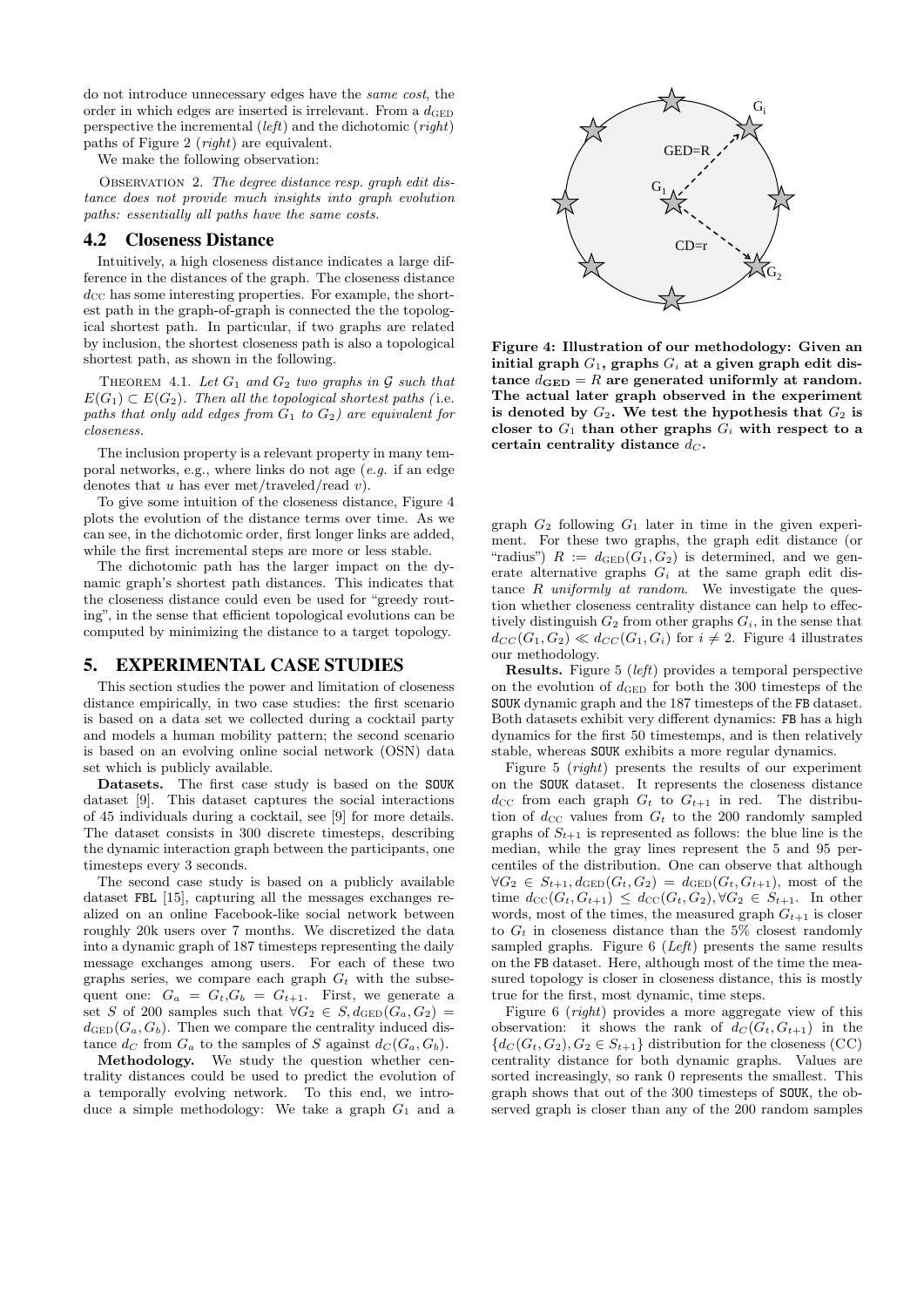

Figure 5: Left: Measured closeness distance  $d_C$  from  $G_t$  to  $G_{t+1}$  (red), and to  $S_{t+1}$  sampled graphs (blue: median, bars: 5 and 95 percentiles) over time. Right: Temporal representation of the measured closeness distance  $d_{\text{CC}}$  from  $G_t$  to  $G_{t+1}$  (red) on the SOUK dataset, and to  $S_{t+1}$  sampled graphs (blue: median, bars: 5 and 95 percentiles) over time.



Figure 6: Left: Temporal representation of the measured closeness distance  $d_{\text{CC}}$  from  $G_t$  to  $G_{t+1}$  (red) on the FB dataset, and to  $S_{t+1}$  sampled graphs (blue: median, bars: 5 and 95 percentiles) over time. Right: CDF of the rank of the measured topology closeness distance among the closeness distances to the sampled equivalent topologies for both datasets.

in 298 timesteps for the closeness distance. The same statement holds for 73% of the 187 snapshots of the FB dataset.

The observation one can draw from this plot is that when we measure the raw evolution of topologies (in terms of degree distance) we only grasp a very incomplete, and rather pessimistic view of the dynamics on both datasets. Compared to a random evolution that would create the same degree distance difference, actual topology evolution leaves most of nodes importance as connectors (closeness distance) unchanged.

## 6. RELATED WORK

To the best of our knowledge, our paper is the first to combine the important concepts of graph distances and centralities. In the following, we will review the related works in the two fields in turn, and subsequently discuss additional literature on dynamic graphs.

Graph distances. Graph edit distances have been used extensively in the context of inexact graph matchings in the field of pattern analysis. Central to this approach is the measurement of the similarity of pairwise graphs. Graph edit distances are attractive for their error-tolerance to noise.

We refer the reader to the good survey by Gao et al. [8] for more details.

However, we in this paper argue that the graph edit distance fails to capture important semantic differences, and are not well suited to measure similarities between complex networks. Accordingly, we introduce a distance which is based on a parameterizable centrality.

In classic graph theory, notions of similarity often do not take into account the individual nodes. A special case are graph isomorphism problems: The graph isomorphism problem is the computational problem of determining whether two finite graphs are isomorphic. While the problem is of practical importance, and has applications in mathematical chemistry, many complex networks and especially social networks are inherently non-anonymous. For example, for the prediction of the topological evolution of a network such as Facebook, or for predicting new topologies based on human mobility, individual nodes should be taken into account. Moreover, fortunately, testing similarity between named graphs is often computationally much more tractable.

Graph characterizations and centralities. Graph structures are often characterized by the frequency of small patterns called motifs [4, 13, 19, 17], also known as